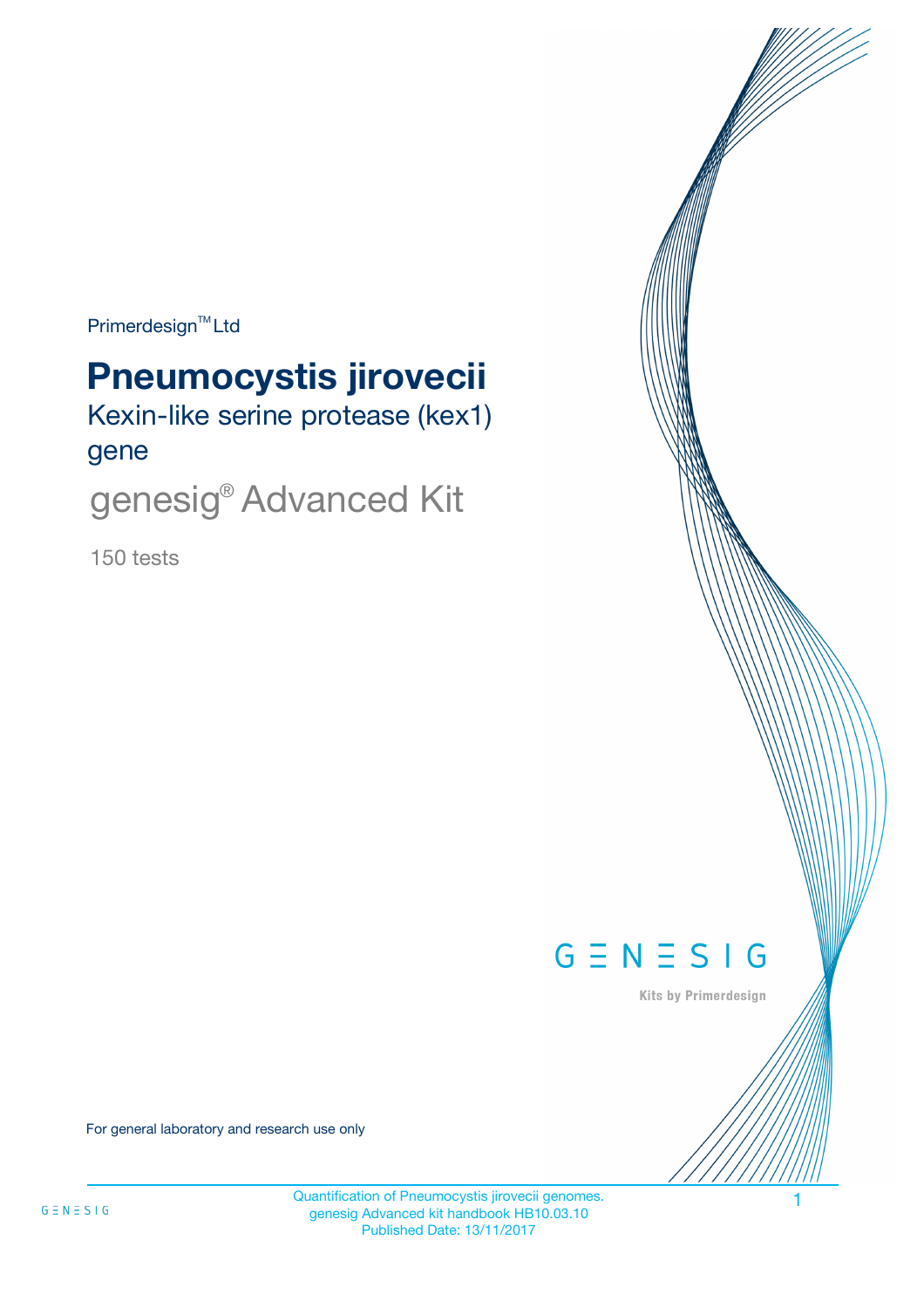# Introduction to Pneumocystis jirovecii

Pneumocystis jirovecii is a fungi of the Pneumocystidaceae family, the genome of which has not been fully sequenced. This species of fungus causes Pneumocystis Pneumonia in human hosts.

Inhalation of P. jirovecii allows entry to the host lungs where it adheres to the epithelium of the alveoli. Here the cysts initially undergo meiosis and subsequently mitosis in three stages allowing an increase of the intracystic nuclei from 2 to 8. At the end of the third stage, excystment allows release of the trophic form of the protozoa which can be up to 4µm in diameter. The trophic form undergoes binary fission to produce many haploid trophic forms that conjugate and produce early cysts.

Within the host, the protozoa only cause disease in immuno-supressed or immunocompromised individuals. In these cases a form of pneumonia called Pneumocystis Pneumonia (PCP) can be seen. This disease presents with symptoms including a cough, shortness of breath and fever, although the infection can spread to other organs including the liver, kidneys and spleen. A combination of antibiotics is typically used to treat the infection with a treatment course running for up to 3 weeks.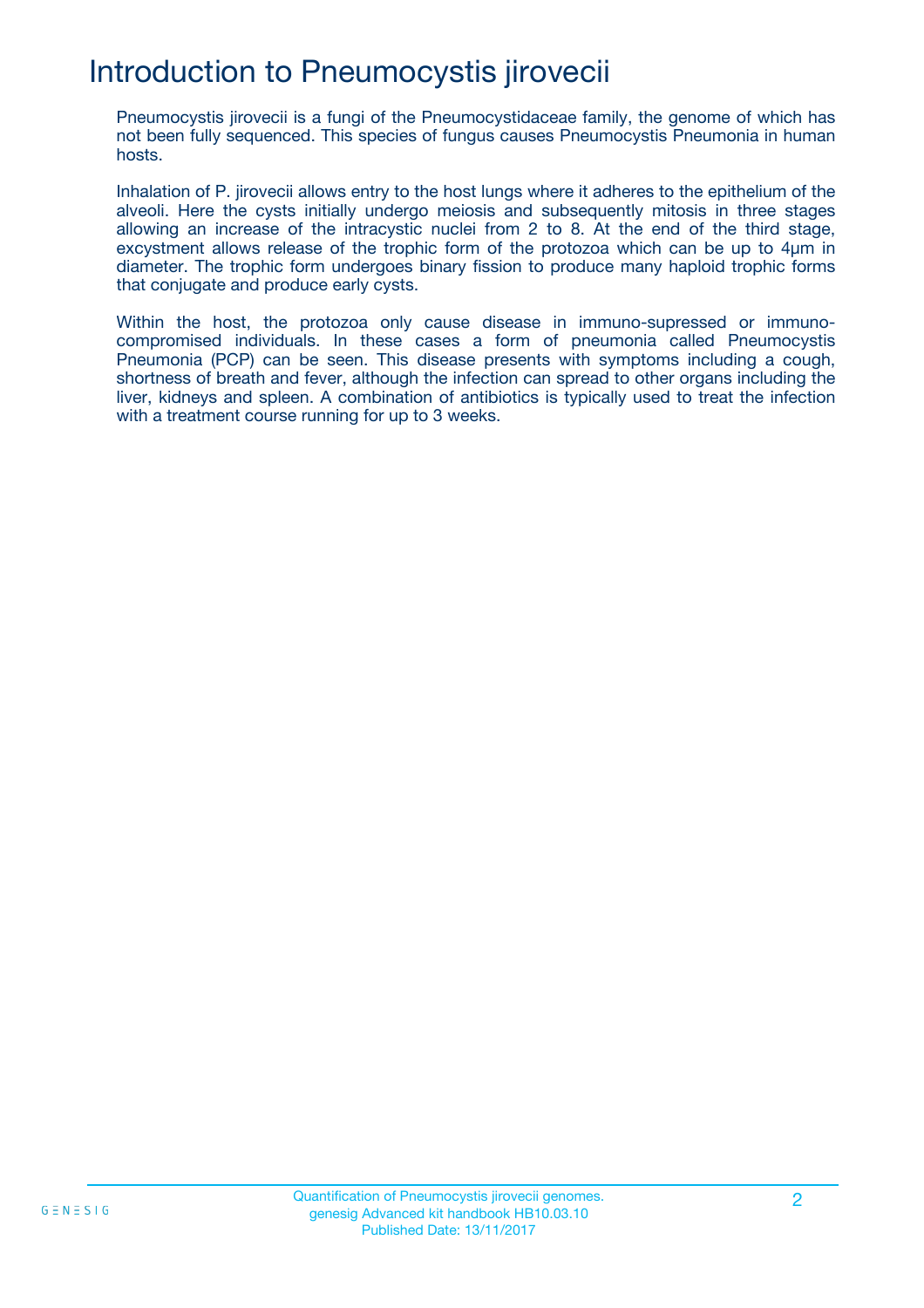# **Specificity**

The Primerdesign genesig Kit for Pneumocystis jirovecii (P.jirovecii) genomes is designed for the in vitro quantification of P.jirovecii genomes. The kit is designed to have the broadest detection profile possible whilst remaining specific to the P.jirovecii genome.

The primers and probe sequences in this kit have 100% homology with a broad range of P. jirovecii sequences based on a comprehensive bioinformatics analysis.

Our kit for Pneumocystis. Jirovecii cluster has been designed for the specific and exclusive in vitro quantification of the Pneumocystis jirovecii species within human samples. Please note that this species has recently been reclassified and was previously known as P.carinii f. sp. Hominis. The target sequence within the KEX1 gene has previously been shown to be a good genetic marker for P. jirovecii in other clinical real-time PCR based studies (Rohner P, et.al 2009). This gene has no known homology with other species in the P. carinii at the primer binding sites. The primers and probe sequences in this kit have 100% homology with a broad range of clinically relevant reference sequences based on a comprehensive bioinformatics analysis.

If you require further information, or have a specific question about the detection profile of this kit then please send an e.mail to enquiry@primerdesign.co.uk and our bioinformatics team will answer your question.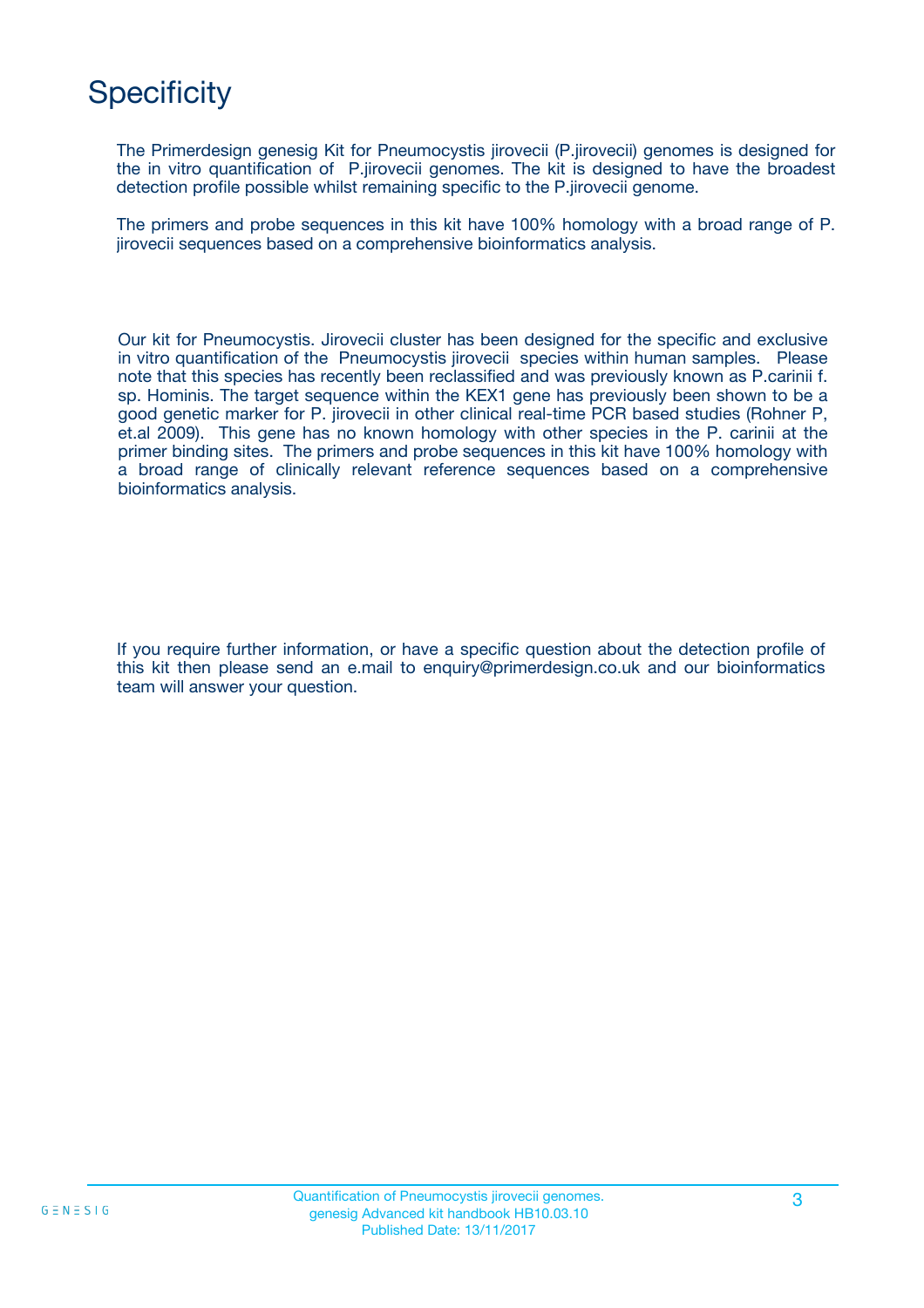## Kit contents

- **P.jirovecii specific primer/probe mix (150 reactions BROWN)** FAM labelled
- **P.jirovecii positive control template (for Standard curve RED)**
- **Internal extraction control primer/probe mix (150 reactions BROWN)** VIC labelled as standard
- **Internal extraction control DNA (150 reactions BLUE)**
- **Endogenous control primer/probe mix (150 reactions BROWN)** FAM labelled
- **RNase/DNase free water (WHITE)** for resuspension of primer/probe mixes
- **Template preparation buffer (YELLOW)** for resuspension of internal control template, positive control template and standard curve preparation

### Reagents and equipment to be supplied by the user

#### **Real-time PCR Instrument**

#### **DNA extraction kit**

This kit is recommended for use with genesig Easy DNA/RNA extraction kit. However, it is designed to work well with all processes that yield high quality DNA with minimal PCR inhibitors.

#### **oasig**TM **lyophilised or Precision**®**PLUS 2X qPCR Master Mix**

This kit is intended for use with oasig or PrecisionPLUS2X qPCR Master Mix.

**Pipettors and Tips**

**Vortex and centrifuge**

#### **Thin walled 1.5 ml PCR reaction tubes**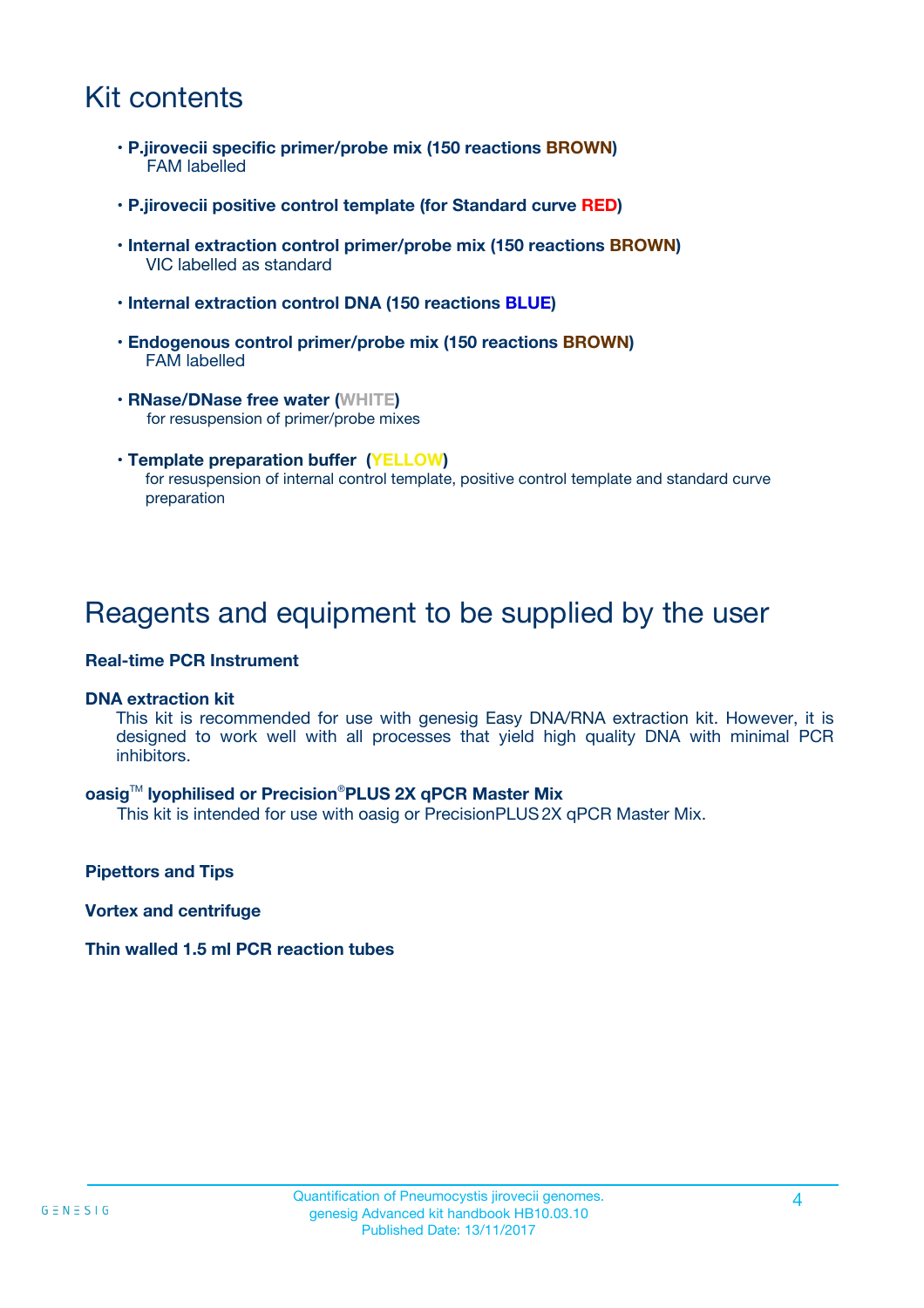### Kit storage and stability

This kit is stable at room temperature but should be stored at -20ºC on arrival. Once the lyophilised components have been resuspended they should not be exposed to temperatures above -20°C for longer than 30 minutes at a time and unnecessary repeated freeze/thawing should be avoided. The kit is stable for six months from the date of resuspension under these circumstances.

If a standard curve dilution series is prepared this can be stored frozen for an extended period. If you see any degradation in this serial dilution a fresh standard curve can be prepared from the positive control.

Primerdesign does not recommend using the kit after the expiry date stated on the pack.

### Suitable sample material

All kinds of sample material suited for PCR amplification can be used. Please ensure the samples are suitable in terms of purity, concentration, and DNA integrity (An internal PCR control is supplied to test for non specific PCR inhibitors). Always run at least one negative control with the samples. To prepare a negative-control, replace the template DNA sample with RNase/DNase free water.

### Dynamic range of test

Under optimal PCR conditions genesig P.jirovecii detection kits have very high priming efficiencies of >95% and can detect less than 100 copies of target template.

### Notices and disclaimers

This product is developed, designed and sold for research purposes only. It is not intended for human diagnostic or drug purposes or to be administered to humans unless clearly expressed for that purpose by the Food and Drug Administration in the USA or the appropriate regulatory authorities in the country of use. During the warranty period Primerdesign genesig detection kits allow precise and reproducible data recovery combined with excellent sensitivity. For data obtained by violation to the general GLP guidelines and the manufacturer's recommendations the right to claim under guarantee is expired. PCR is a proprietary technology covered by several US and foreign patents. These patents are owned by Roche Molecular Systems Inc. and have been sub-licensed by PE Corporation in certain fields. Depending on your specific application you may need a license from Roche or PE to practice PCR. Additional information on purchasing licenses to practice the PCR process may be obtained by contacting the Director of Licensing at Roche Molecular Systems, 1145 Atlantic Avenue, Alameda, CA 94501 or Applied Biosystems business group of the Applera Corporation, 850 Lincoln Centre Drive, Foster City, CA 94404. In addition, the 5' nuclease assay and other homogeneous amplification methods used in connection with the PCR process may be covered by U.S. Patents 5,210,015 and 5,487,972, owned by Roche Molecular Systems, Inc, and by U.S. Patent 5,538,848, owned by The Perkin-Elmer Corporation.

# Trademarks

Primerdesign™ is a trademark of Primerdesign Ltd.

genesig $^\circledR$  is a registered trademark of Primerdesign Ltd.

The PCR process is covered by US Patents 4,683,195, and 4,683,202 and foreign equivalents owned by Hoffmann-La Roche AG. BI, ABI PRISM® GeneAmp® and MicroAmp® are registered trademarks of the Applera Genomics (Applied Biosystems Corporation). BIOMEK® is a registered trademark of Beckman Instruments, Inc.; iCycler™ is a registered trademark of Bio-Rad Laboratories, Rotor-Gene is a trademark of Corbett Research. LightCycler™ is a registered trademark of the Idaho Technology Inc. GeneAmp®, TaqMan® and AmpliTaqGold® are registered trademarks of Roche Molecular Systems, Inc., The purchase of the Primerdesign™ reagents cannot be construed as an authorization or implicit license to practice PCR under any patents held by Hoffmann-LaRoche Inc.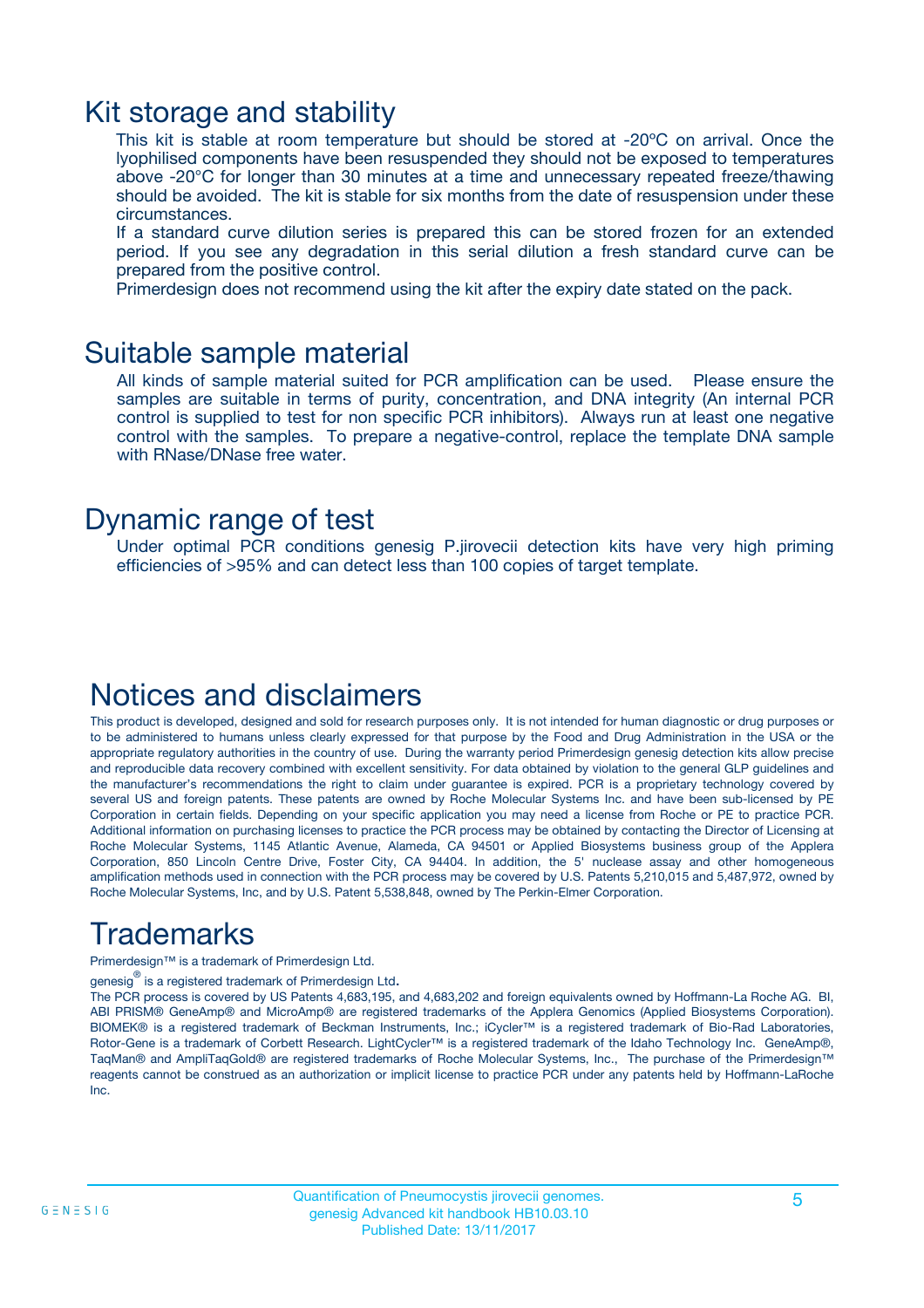### Principles of the test

#### **Real-time PCR**

A P.jirovecii specific primer and probe mix is provided and this can be detected through the FAM channel.

The primer and probe mix provided exploits the so-called TaqMan® principle. During PCR amplification, forward and reverse primers hybridize to the P.jirovecii DNA. A fluorogenic probe is included in the same reaction mixture which consists of a DNA probe labeled with a 5`-dye and a 3`-quencher. During PCR amplification, the probe is cleaved and the reporter dye and quencher are separated. The resulting increase in fluorescence can be detected on a range of qPCR platforms.

#### **Positive control**

For copy number determination and as a positive control for the PCR set up, the kit contains a positive control template. This can be used to generate a standard curve of P.jirovecii copy number / Cq value. Alternatively the positive control can be used at a single dilution where full quantitative analysis of the samples is not required. Each time the kit is used, at least one positive control reaction must be included in the run. A positive result indicates that the primers and probes for detecting the target P.jirovecii gene worked properly in that particular experimental scenario. If a negative result is obtained the test results are invalid and must be repeated. Care should be taken to ensure that the positive control does not contaminate any other kit component which would lead to false-positive results. This can be achieved by handling this component in a Post PCR environment. Care should also be taken to avoid cross-contamination of other samples when adding the positive control to the run. This can be avoided by sealing all other samples and negative controls before pipetting the positive control into the positive control well.

#### **Negative control**

To validate any positive findings a negative control reaction should be included every time the kit is used. For this reaction the RNase/DNase free water should be used instead of template. A negative result indicates that the reagents have not become contaminated while setting up the run.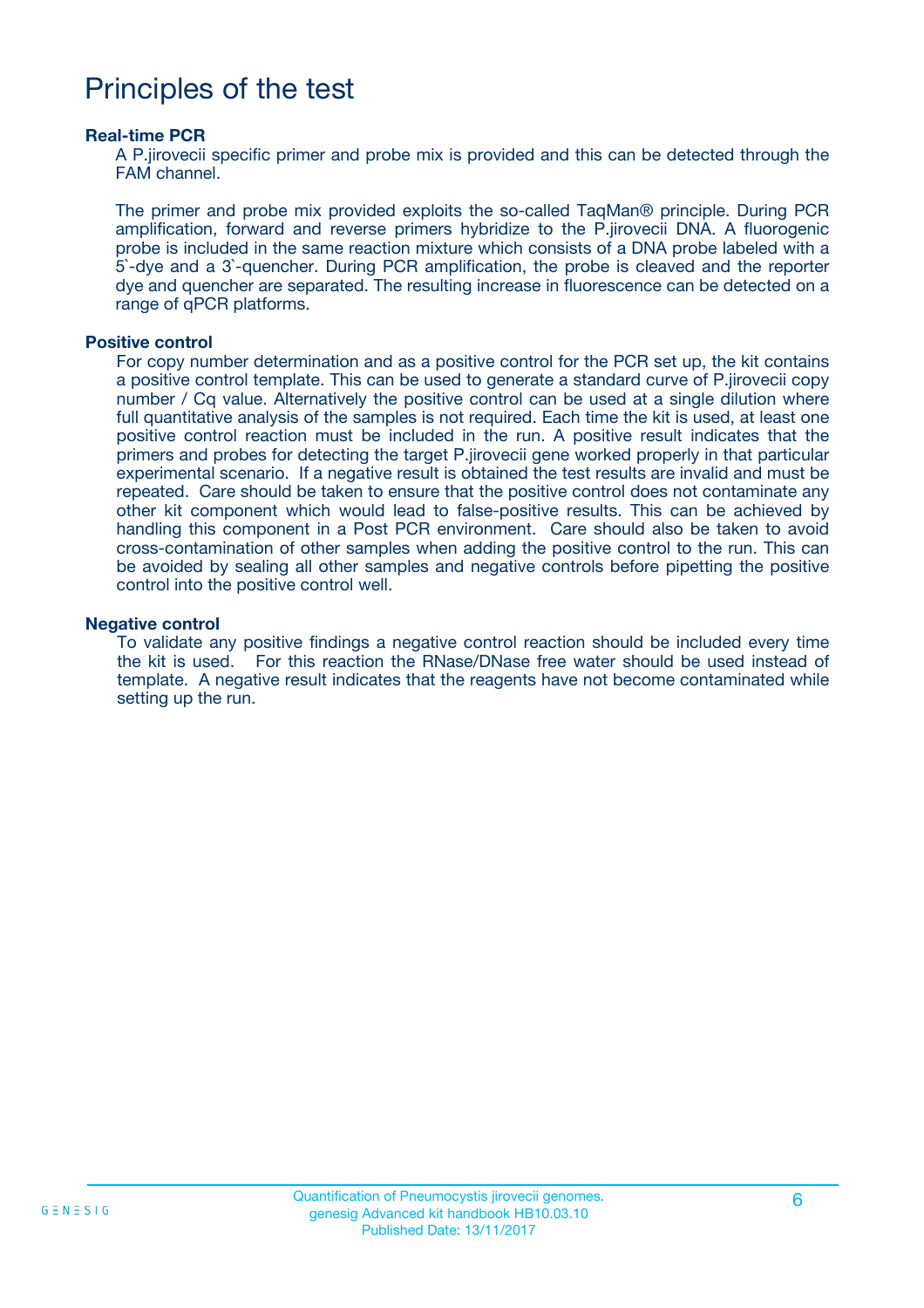#### **Internal DNA extraction control**

When performing DNA extraction, it is often advantageous to have an exogenous source of DNA template that is spiked into the lysis buffer. This control DNA is then co-purified with the sample DNA and can be detected as a positive control for the extraction process. Successful co-purification and qPCR for the control DNA also indicates that PCR inhibitors are not present at a high concentration.

A separate primer and probe mix are supplied with this kit to detect the exogenous DNA using qPCR. The primers are present at PCR limiting concentrations which allows multiplexing with the target sequence primers. Amplification of the control DNA does not interfere with detection of the P.jirovecii target DNA even when present at low copy number. The Internal control is detected through the VIC channel and gives a Cq value of 28+/-3.

#### **Endogenous control**

To confirm extraction of a valid biological template, a primer and probe mix is included to detect an endogenous gene. Detection of the endogenous control is through the FAM channel and it is NOT therefore possible to perform a multiplex with the P.jirovecii primers. A poor endogenous control signal may indicate that the sample did not contain sufficient biological material.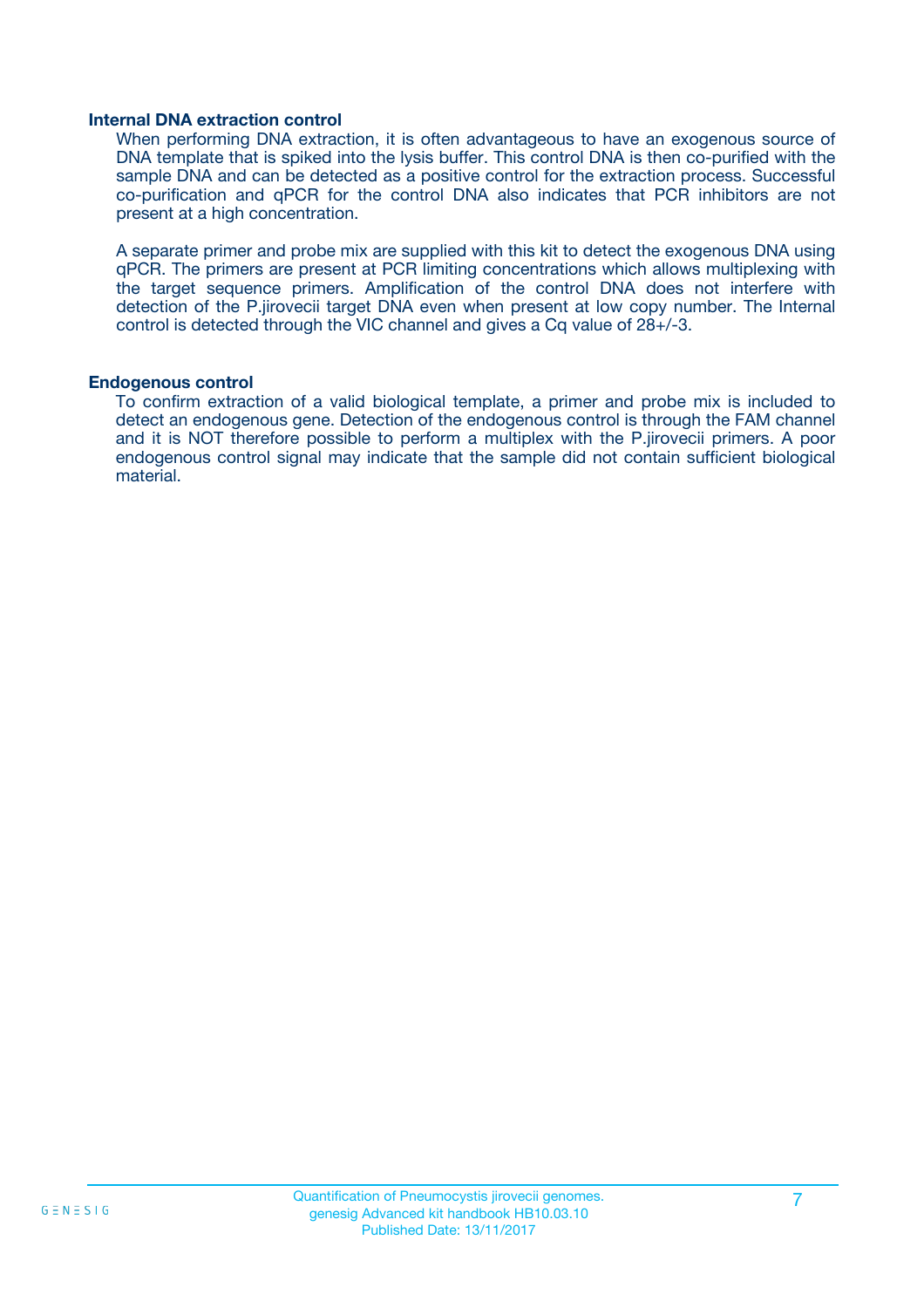### Resuspension protocol

To minimize the risk of contamination with foreign DNA, we recommend that all pipetting be performed in a PCR clean environment. Ideally this would be a designated PCR lab or PCR cabinet. Filter tips are recommended for all pipetting steps.

- **1. Pulse-spin each tube in a centrifuge before opening.** This will ensure lyophilised primer and probe mix is in the base of the tube and is not spilt upon opening the tube.
- **2. Resuspend the primer/probe mixes in the RNase/DNase free water supplied, according to the table below:**

To ensure complete resuspension, vortex each tube thoroughly.

| Component - resuspend in water                       |             |  |
|------------------------------------------------------|-------------|--|
| <b>Pre-PCR pack</b>                                  |             |  |
| P.jirovecii primer/probe mix (BROWN)                 | $165$ $\mu$ |  |
| Internal extraction control primer/probe mix (BROWN) | $165$ $\mu$ |  |
| Endogenous control primer/probe mix (BROWN)          | $165$ µl    |  |

**3. Resuspend the internal control template and positive control template in the template preparation buffer supplied, according to the table below:** To ensure complete resuspension, vortex each tube thoroughly.

| Component - resuspend in template preparation buffer |  |  |  |
|------------------------------------------------------|--|--|--|
| <b>Pre-PCR heat-sealed foil</b>                      |  |  |  |
| Internal extraction control DNA (BLUE)               |  |  |  |
| <b>Post-PCR heat-sealed foil</b>                     |  |  |  |
| P.jirovecii Positive Control Template (RED) *        |  |  |  |

\* This component contains high copy number template and is a VERY significant contamination risk. It must be opened and handled in a separate laboratory environment, away from the other components.

### DNA extraction

The internal extraction control DNA can be added either to the DNA lysis/extraction buffer or to the DNA sample once it has been resuspended in lysis buffer.

**DO NOT add the internal extraction control DNA directly to the unprocessed biological sample as this will lead to degradation and a loss in signal.**

- **1. Add 4µl of the Internal extraction control DNA (BLUE) to each sample in DNA lysis/extraction buffer per sample.**
- **2. Complete DNA extraction according to the manufacturers protocols.**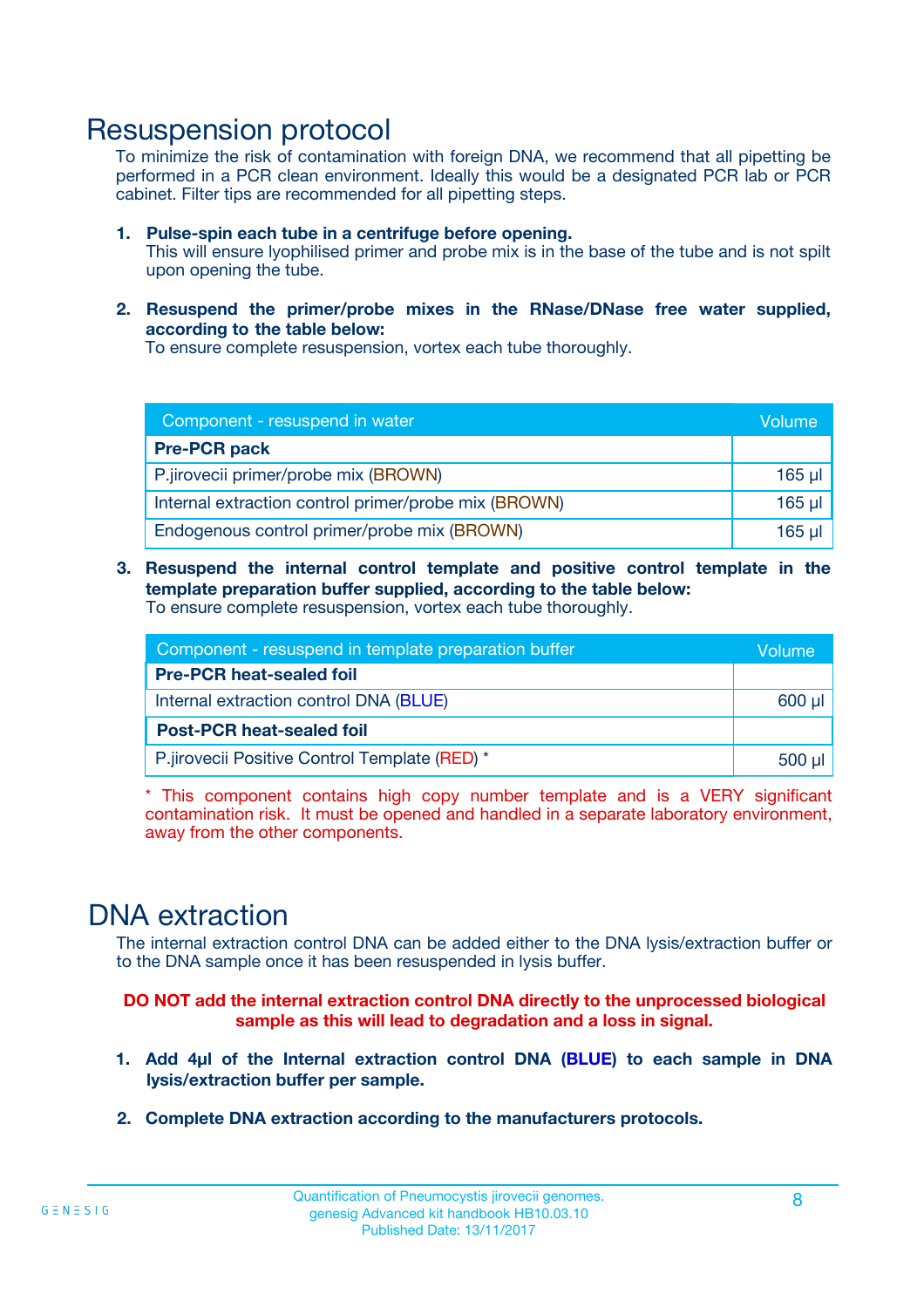# qPCR detection protocol

**1. For each DNA sample prepare a reaction mix according to the table below:** Include sufficient reactions for positive and negative controls.

| Component                                            | Volume   |
|------------------------------------------------------|----------|
| oasig or PrecisionPLUS 2X qPCR Master Mix            | $10 \mu$ |
| P.jirovecii primer/probe mix (BROWN)                 | 1 µI l   |
| Internal extraction control primer/probe mix (BROWN) | 1 µl     |
| <b>RNase/DNase free water (WHITE)</b>                | $3 \mu$  |
| <b>Final Volume</b>                                  | 15 µl    |

**2. For each DNA sample prepare an endogenous control reaction according to the table below (Optional):**

**This control reaction will provide useful information regarding the quality of the biological sample.**

| Component                                   | Volume          |
|---------------------------------------------|-----------------|
| oasig or PrecisionPLUS 2X qPCR Master Mix   | 10 µl           |
| Endogenous control primer/probe mix (BROWN) | 1 ul            |
| <b>RNase/DNase free water (WHITE)</b>       | $4 \mu$         |
| <b>Final Volume</b>                         | 15 <sub>µ</sub> |

- **3. Pipette 15µl of each mix into individual wells according to your qPCR experimental plate set up.**
- **4. Prepare sample DNA templates for each of your samples.**
- **5. Pipette 5µl of DNA template into each well, according to your experimental plate set up.**

For negative control wells use 5µl of RNase/DNase free water. The final volume in each well is 20ul.

**6. If a standard curve is included for quantitative analysis, prepare a reaction mix according to the table below:**

| Component                                 | Volume  |
|-------------------------------------------|---------|
| oasig or PrecisionPLUS 2X qPCR Master Mix | 10 µl   |
| P.jirovecii primer/probe mix (BROWN)      | 1 µI    |
| <b>RNase/DNase free water (WHITE)</b>     | $4 \mu$ |
| <b>Final Volume</b>                       | 15 µl   |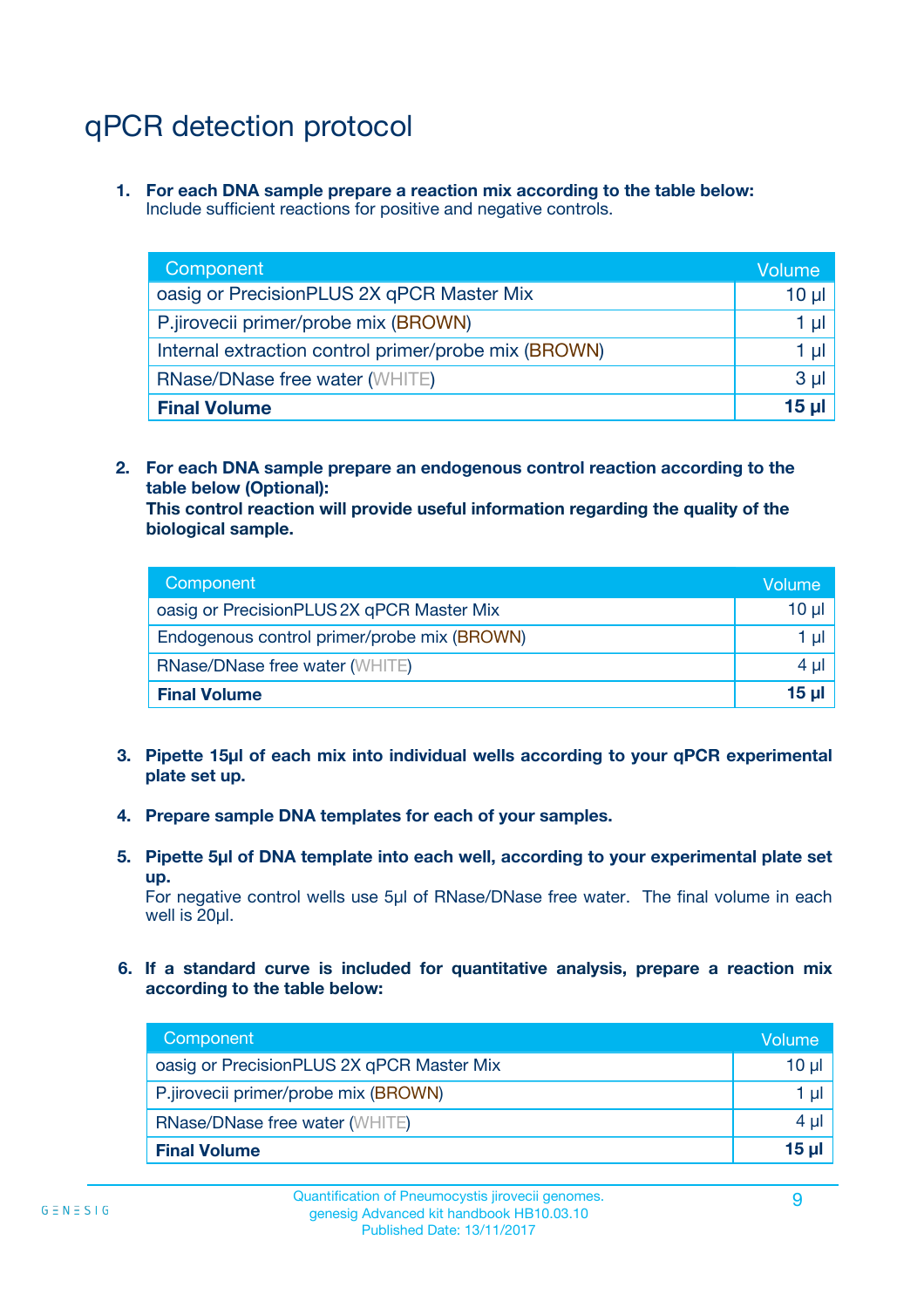#### **7. Preparation of standard curve dilution series.**

- 1) Pipette 90µl of template preparation buffer into 5 tubes and label 2-6
- 2) Pipette 10µl of Positive Control Template (RED) into tube 2
- 3) Vortex thoroughly
- 4) Change pipette tip and pipette 10µl from tube 2 into tube 3
- 5) Vortex thoroughly

Repeat steps 4 and 5 to complete the dilution series

| <b>Standard Curve</b>         | <b>Copy Number</b>     |
|-------------------------------|------------------------|
| Tube 1 Positive control (RED) | $2 \times 10^5$ per µl |
| Tube 2                        | $2 \times 10^4$ per µl |
| Tube 3                        | $2 \times 10^3$ per µl |
| Tube 4                        | $2 \times 10^2$ per µl |
| Tube 5                        | $20$ per $\mu$         |
| Tube 6                        | 2 per µl               |

**8. Pipette 5µl of standard template into each well for the standard curve according to your experimental plate set up.** The final volume in each well is 20µl.

# qPCR amplification protocol

Amplification conditions using oasig or PrecisionPLUS 2X qPCR Master Mix.

|             | <b>Step</b>       | <b>Time</b>     | <b>Temp</b> |
|-------------|-------------------|-----------------|-------------|
|             | Enzyme activation | 2 min           | 95 °C       |
| Cycling x50 | Denaturation      | 10 <sub>s</sub> | 95 °C       |
|             | DATA COLLECTION * | 60 s            | 60 °C       |

\* Fluorogenic data should be collected during this step through the FAM and VIC channels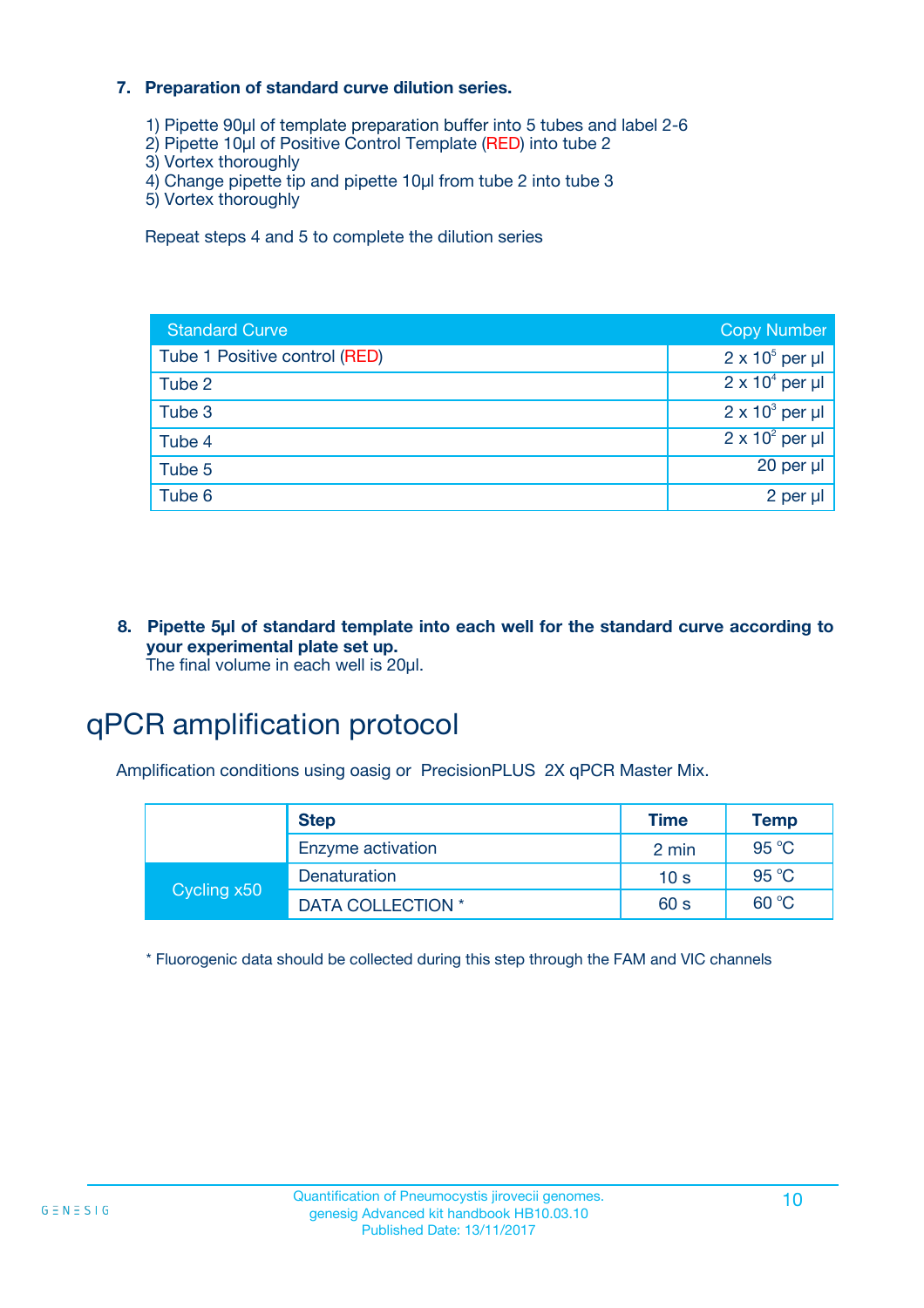# Interpretation of results

| <b>Target</b><br>(FAM) | <b>Internal</b><br>control<br>(NIC) | <b>Positive</b><br>control | <b>Negative</b><br>control | Interpretation                                                                                                  |
|------------------------|-------------------------------------|----------------------------|----------------------------|-----------------------------------------------------------------------------------------------------------------|
| $\leq 30$              | $+ 1 -$                             | ÷                          |                            | <b>POSITIVE QUANTITATIVE RESULT</b><br>calculate copy number                                                    |
| > 30                   | ٠                                   | ÷                          |                            | <b>POSITIVE QUANTITATIVE RESULT</b><br>calculate copy number                                                    |
| > 30                   |                                     | ÷                          |                            | <b>POSITIVE QUALITATIVE RESULT</b><br>do not report copy number as this<br>may be due to poor sample extraction |
|                        | ÷                                   | ÷                          |                            | <b>NEGATIVE RESULT</b>                                                                                          |
| $+ 1 -$                | $+ 1 -$                             | ÷                          | $\leq$ 35                  | <b>EXPERIMENT FAILED</b><br>due to test contamination                                                           |
| $+$ / -                | $+ 1 -$                             | ÷                          | > 35                       | $\star$                                                                                                         |
|                        |                                     | ÷                          |                            | <b>SAMPLE PREPARATION FAILED</b>                                                                                |
|                        |                                     |                            | $+$ /                      | <b>EXPERIMENT FAILED</b>                                                                                        |

Positive control template (**RED**) is expected to amplify between Cq 16 and 23. Failure to satisfy this quality control criterion is a strong indication that the experiment has been compromised.

\*Where the test sample is positive and the negative control is positive with a  $Ca > 35$ , the sample must be reinterpreted based on the relative signal strength of the two results:



If the sample amplifies  $> 5$  Cq earlier than the negative control then the sample should be reinterpreted (via the table above) with the negative control verified as negative.



If the sample amplifies  $< 5$  Cq earlier than the negative control then the positive sample result is invalidated and<br>the result should be determined  $the$  result should be inconclusive due to test contamination. The test for this sample should be repeated.